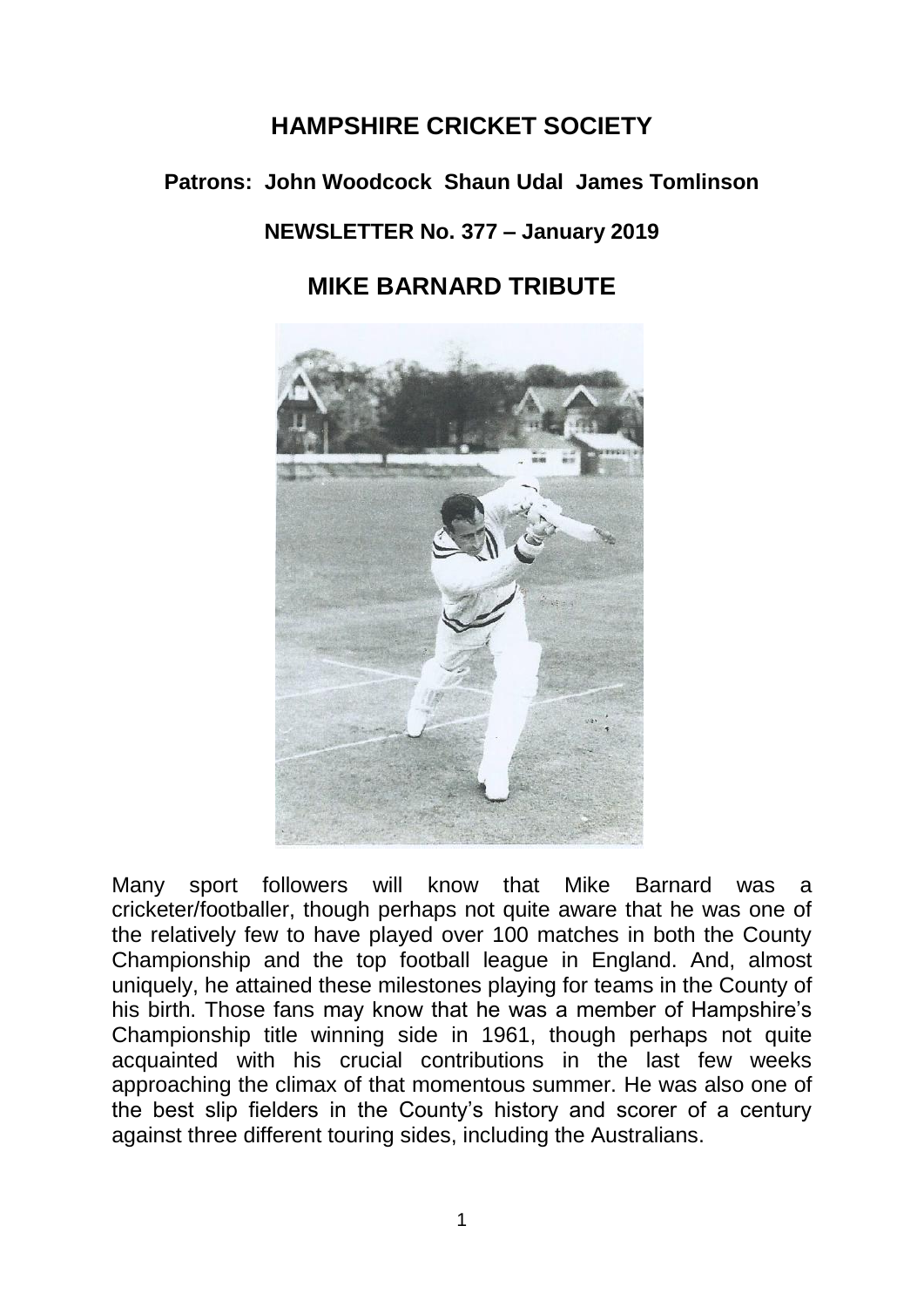The Hampshire cricketing fraternity, especially those who watched the County play in the 1950s and 1960s, will not only recall his achievements, but remember him as a man of great fortitude and courage. After his top flight sporting career was over he suffered life changing injuries in April 1969 when a vehicle in which he was travelling was involved in a crash whilst returning from a cricket tour in Germany. The driver had fallen asleep at the wheel. He incurred serious head injuries, with a broken neck, jaw and cheekbone, when he was thrown from the vehicle, which left him with permanent mobility problems. If he had been wearing a seatbelt, he would have been killed, a tree trunk having come through the windscreen to the seat in which he had been sitting. His life hung in the balance immediately afterwards but, almost miraculously he returned to take charge of Hampshire's  $2<sup>nd</sup>$  XI in the summer of 1970. He lived for another 49 years, and though rarely free from pain, never dwelt on his ill fortune.

He spoke to the Society three times (in June 1980, September 1982 and January 1997). His last appearance at Netley typified the man. With Graham Gooch unable to travel because of fog bound motorways, he stood in at an hour's notice.

At that meeting, he talked about his early life. Mike was the youngest of four boys by some eight years. His father owned a garage near to the gates of Portsmouth Dockyard, but at the outbreak of war, the family moved to Havant. The risk of staying near to such a prime target for German bombers was just too high and, in the light of subsequent events, thoroughly vindicated. His former house received a direct hit. He was a schoolboy sporting prodigy excelling at cricket, soccer and rugby union. He left Portsmouth Grammar School to do his National Service just after being offered a place on the Hampshire ground staff, and terms with Portsmouth Football Club, in 1951.

He made his first-class debut for Hampshire against Glamorgan at Swansea whilst in the Army in 1952. He hit his first ball for four, but then failed to add to that score. After a "pair" in his next match against Warwickshire in the following summer, he gained a regular place in the Hampshire side from 1954.

He counted himself privileged to have played against the great players of the fifties at both football and cricket. He had first played for Portsmouth on Boxing Day in 1953, and went to make 116 league (all in the old First Division) and seven Cup appearances (scoring 26 goals). He would have played more often but at Roker Park, Sunderland, in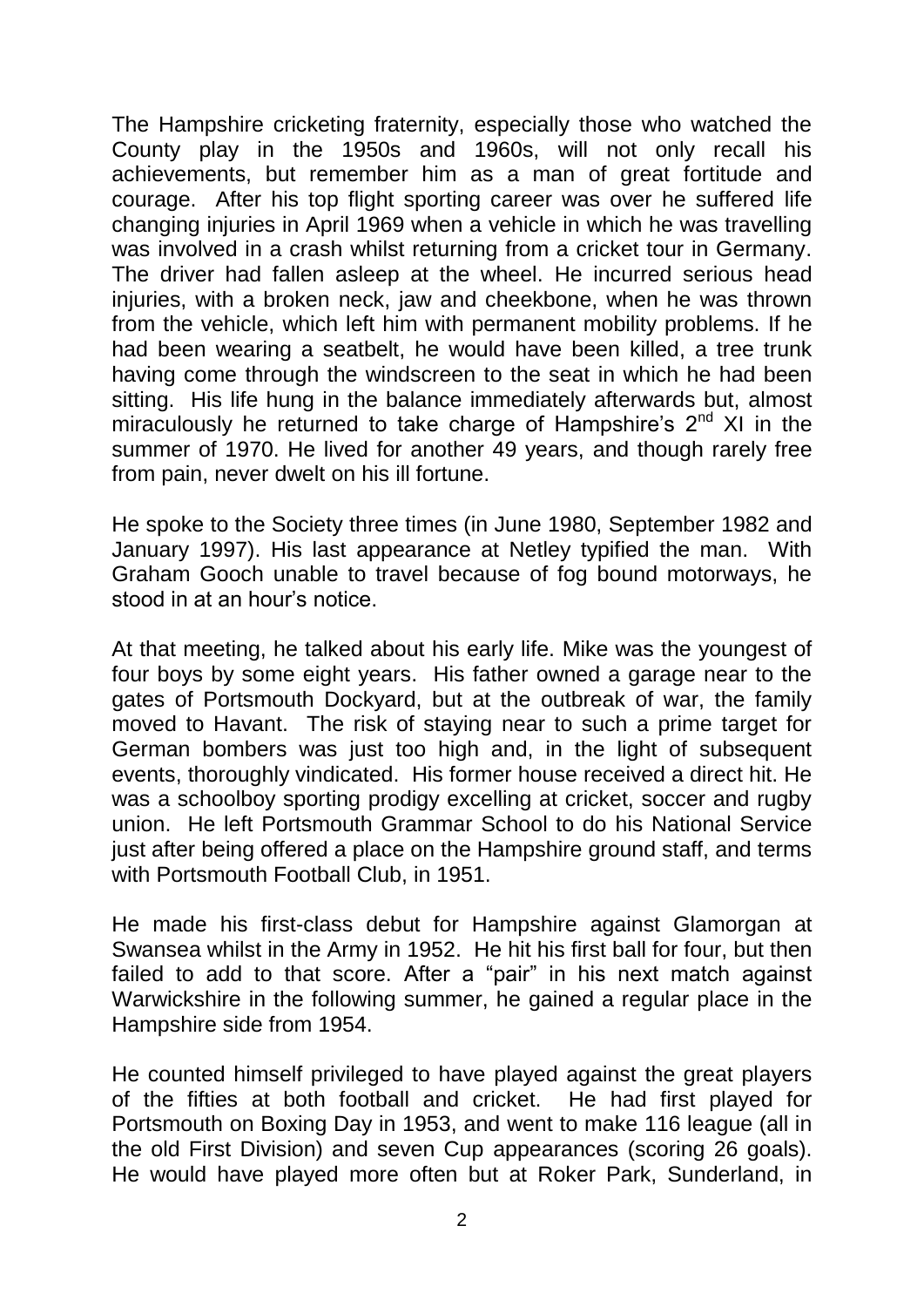October 1956, in a match in which he had already found the net, he was on the receiving end of a malicious, late tackle, He suffered both cruciate ligament and cartilage damage. His knee always felt unstable thereafter. That injury, coupled with his disenchantment over the man management skills of Pompey boss, Freddie Cox, led to him leaving the club at the end of an unhappy 1958/59 season, when they were relegated to Division 2. He treasured memories of Len Phillips, Jack Froggatt, Jimmy Scoular and Jimmy Dickinson of the Portsmouth side, and the Busby babes among his opponents. The maximum wage when he left football was still £20 per week, and he continued to earn that sum when he subsequently signed for Chelmsford City. He was still only 26 years old, and decided to concentrate on his cricket and train as a teacher in the winter months.

He had scored his maiden century in his home City against Pakistan five years earlier in 1954. He was the only batsman to play fluently on a slow, seam bowler's wicket; the next highest score by any batsman on either side was 47. He also made 128 against India in 1959 and a splendid 123 against Australia in 1964, which only just failed to take his side to victory.

Indisputably, though, his two best innings were in Hampshire's Championship summer of 1961. Throughout much of the season, Hampshire had generally given precedence to Denis Baldry, but when his form tailed off in late July/early August, Mike Barnard was brought in for the match at Derby. The County had not gained any points from their two previous matches; and Derbyshire had been their bogey side in eight matches since 1955. On this occasion, however, they ran out winners by 58 runs. In partnership with Henry Horton (141), he scored 45 to help steady the first innings and lay the foundations for their eventual victory.

It was in the following match at the County Ground that he secured his place for the rest of the summer. In reply to Warwickshire's 343, half of the side were back in the pavilion for 140 just after lunch on the second day. The innings stood on a knife edge. He then joined Peter Sainsbury (64) and, in a precursor to events later in the month, the scoring rate increased. Barnard then took over as the dominant partner when joined by Leo Harrison (34). The pair added 101 in an hour He went on to 114 not out. The report in the Hampshire Handbook commented "Barnard's innings was the best he has ever played and the most important". He batted for only 155 minutes and had overseen 204 runs being added for the loss of four wickets. Directly a first innings lead, and bonus points,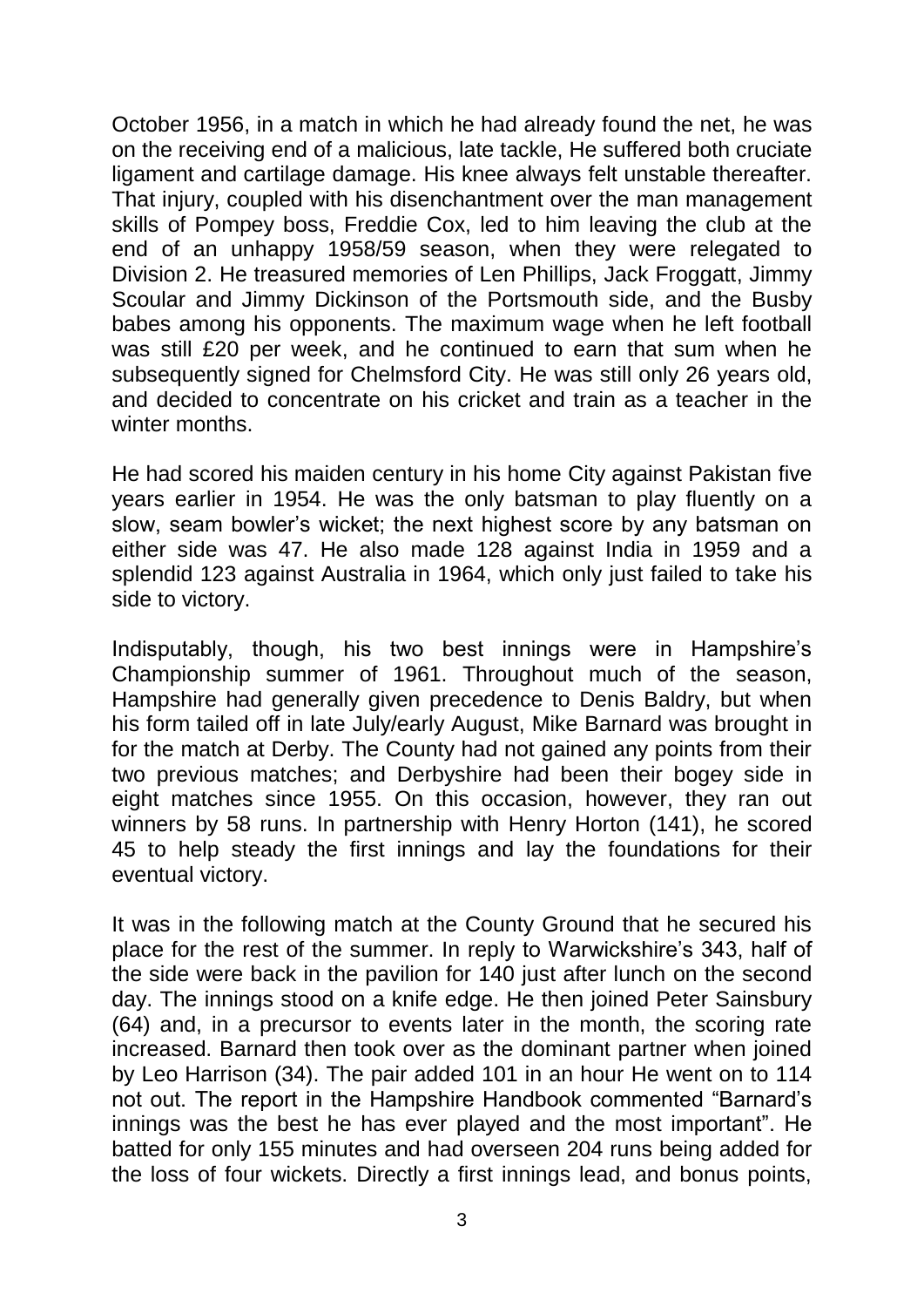had been secured, Colin Ingleby-Mackenzie declared with nine wickets down. In the remaining 40 minutes play, Butch White (with three) and Derek Shackleton (one) captured four wickets. In a calculating innings, Mike Barnard had transformed the match completely. Hampshire romped to victory by eight wickets by mid-afternoon on the third day, a situation which had seemed impossible 24 hours earlier. With confidence now flowing through his veins, he then scored 59 against Leicestershire at Portsmouth, and 78 at Trent Bridge, where he added 117 in 91 minutes with Horton, in the next two matches.

The County then played the Australians (Barnard 5 & 4) before that famous match against Derbyshire at Bournemouth when they claimed the Championship. There were many key performances from Hampshire players in that match, and none more so than Mike Barnard's partnership with Peter Sainsbury on the final morning. Hampshire were seeking quick runs to set a declaration target. After the early dismissal of Roy Marshall, he joined Peter Sainsbury. In between hitting the odd boundary, the two Hampshire born batsmen virtually played "tip and run" as they stole improbable singles in adding 99 in only 68 minutes (Sainsbury 76; Barnard 61), thus enabling Ingleby-Mackenzie to declare half an hour before lunch. When interviewed by John Arlott after the match he told him that he had said to his partner "Don't take any quick singles". He had "a slight pull in the leg muscle". Sainsbury's response was "You're probably quicker than me anyway". The comment settled him down. Derek Shackleton (six for 39 in 24 overs), aided by Alan Wassell and Sainsbury then administered the coup de grace.

In those final five Championship matches, all of which were won, Mike Barnard had been in the form of his life in making 380 runs at an average of 63.33. He had played a vital role in each of them. He modestly told Arlott "I've had a bit of luck" but acknowledged "things have gone rather well the last month I've been in the side".

Moreover, he held seven catches at slip in those games. He was one of Hampshire's great slip fieldsman. In fitting with his character, he unobtrusively snaffled 312 catches in 276 matches, an average of 1.13 catches per match. Only Barry Richards, Gordon Greenidge and Paul Terry - distinguished company indeed - have a better ratio.

He had, finally, won a much coveted winners medal after three occasions when he had come close to doing so. In 1954/55, Pompey had finished third in Division 1. They effectively missed out on the title by winning only one of their final seven matches. Interestingly, he missed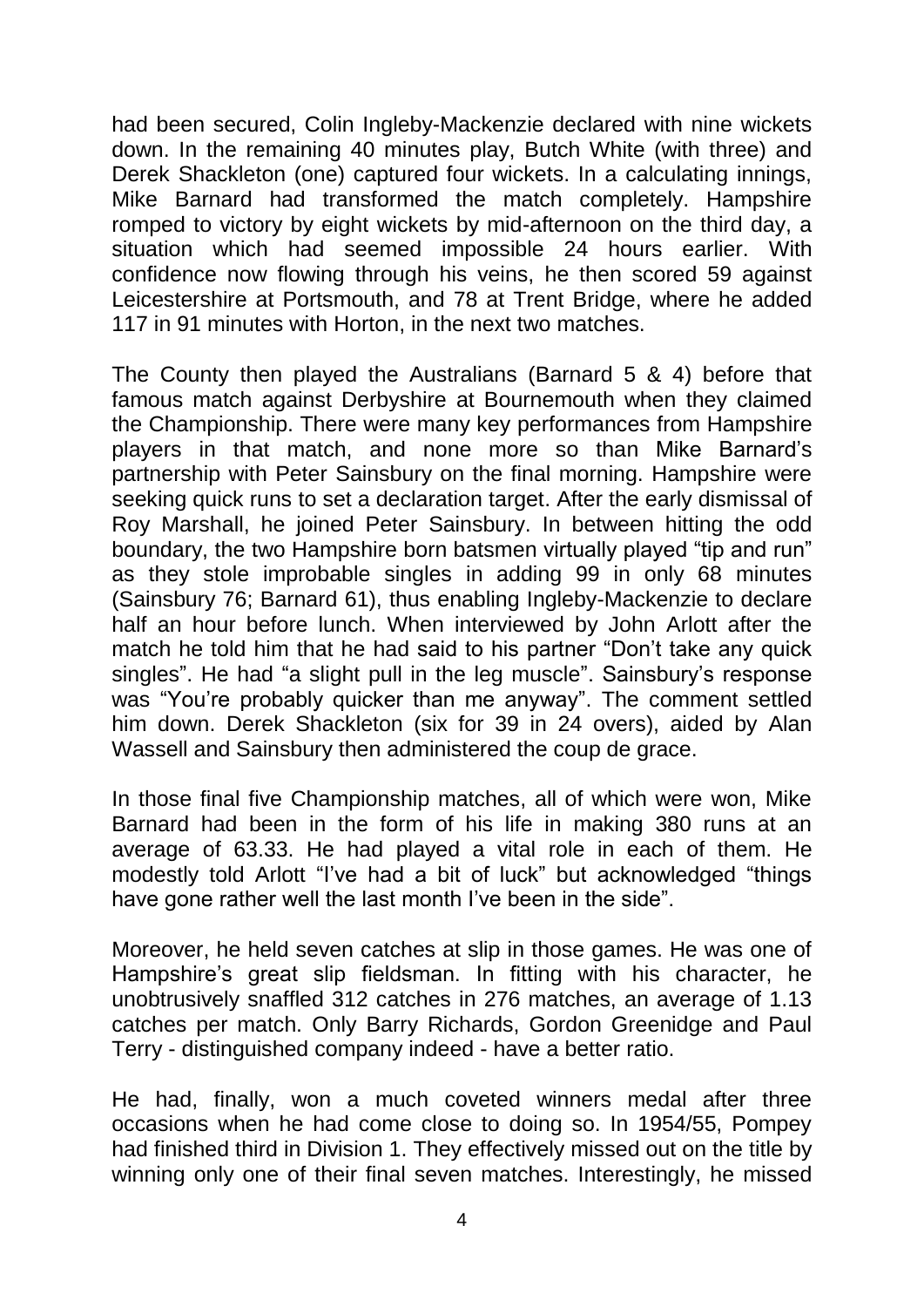six of those seven games. Pompey were four points behind Champions Chelsea, who were managed by former Hampshire cricketer, Ted Drake. In 1955, when he made his maiden Championship century – 116 against Leicestershire at Bournemouth – Hampshire were third, the highest position they had yet attained. Three years later, Hampshire were second to the powerful Surrey side of the 1950s. Hampshire's title aspirations had evaporated in a bizarre match at Burton-on-Trent, in which 39 wickets fell on the second day. Hampshire were dismissed for 23 and 55. Mike Barnard top scored in each innings with 5 and 16!

In an interview on Isle of Wight Radio many years later he commented that his game was more suited to one-day cricket as he lacked the concentration to convert fifties into hundreds. His assertion is borne out by his stats as he stroked 56 half centuries but scored only six hundreds. To reinforce his limited overs credentials, in Hampshire's first-ever Gillette Cup tie against Derbyshire at Bournemouth, he scored 98, in a six-run defeat. He was last man out, attempting a big hit with three balls remaining. He received a special award of a silver medal, the only Hampshire player ever to receive one. That innings remained the highest by a Hampshire player against a first-class county in the competition until 1972, when Barry Richards surpassed it with a gloriously inventive 129 against Lancashire at Bournemouth. When he left the game in 1966, his limited overs average approached 40, far more than any other Hampshire player.

The fact that he played football in his early career also probably mitigated against him realising his great gifts. He passed 1000 runs in a season only once -in 1963- when his footballing days were over. By now, he was opening the innings with Roy Marshall, having previously spent his career batting in the middle order. He also held 37 catches in that season. His career aggregate was 9314 runs (avge. 22.07). In his early days, he bowled useful medium pace, capturing some very notable victims, including Hanif Mohammed, Don Kenyon, Tom Graveney and Ted Dexter. He took 16 wickets (avge. 35.18); all but three of his dismissals were claimed prior to August 1955.

He was capped in the above year and would normally have been entitled to a benefit ten years later. However, he had to make do with a Testimonial in 1968, which totalled just over £4,000.

After the accident, he embarked on a number of careers. When BBC Radio Solent first broadcast in 1970, he was persuaded his old school friend Lawrie Bloomfield to give expert comments on their sports